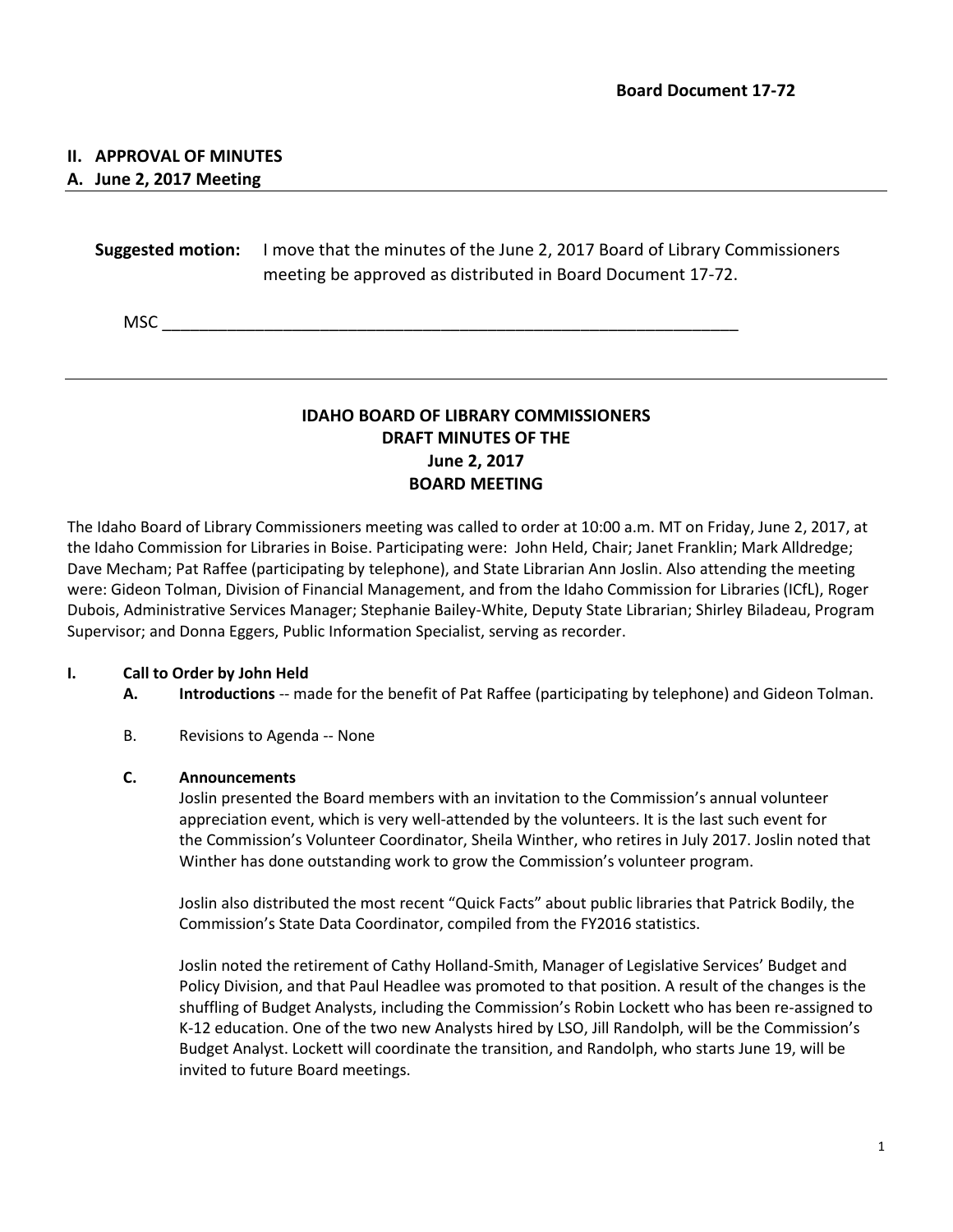## **II. Approval of Minutes**

## **A. April 14, 2017 meeting (Board Document 17-56)**

**MSC/Franklin/Mecham** that the minutes of the April 14, 2017 Board of Library Commissioners meeting be approved as distributed in Board Document 17-56. *Motion unanimously carried*.

- III. Open Forum -- none
- IV. Legislation Policies Rules Guidelines
	- A. Legislation
	- B. Policies
	- C. Rules -- none
	- D. Guidelines -- none

## **V. Federal Fund**

**A. Finances**

## **1. IMLS Funding Update -- information item (Board Document 17-58)**

Joslin noted that Congress did fund the balance of federal FY2017 allotment. In the budget that was passed, there was an increase of \$1 million in the LSTA portion. That, plus Idaho's higher-than-average population growth, compared to other states, means that the Commission should see a little bit of an increase in the total amount received for this year, but the amount is unknown.

Joslin noted there is no new information on a FY2018 budget, and it is not expected to be finalized in the foreseeable future. Held noted that because of the specific funding amount, Senator Crapo is not going to sign the "Dear Appropriator" letter in support of FY2018 LSTA funding. He also noted the *Idaho Statesman* article of Crapo donating 100 books from the Library of Congress to the Payette Public Library, which had its funding used for snow removal. Joslin added that Crapo was there for the kick-off of the library's summer reading, as well. It is library events like that which the Commission would like more members of Congress and the legislature to see.

## **2. FY2017 Object Transfer (Board Document 17-59)**

Joslin noted the annual end-of-year transfer of funds across the different categories -- Personnel, Operating, Capital, and Trustee and Benefits (grants) -- to allow the Commission to have money in the proper category in order to spend it based on the agency's needs. Dubois estimates that, due to the overlap of the federal and state years by three months, object transfers in the federal fund may not be needed, but this gives the Commission the option to do so if needed. Joslin noted that the Commission will use most of the remainder in Personnel by continuing to pay the 11 positions on federal funds through August.

Franklin asked if it is, basically, a budget amendment. Joslin said yes, that because of the way the Commission is appropriated the money, there is a cap on how much the agency can spend on Personnel and each of the other categories. Joslin said that even though that is set by the Legislature, the Board has the authority to move funds from one category to the other.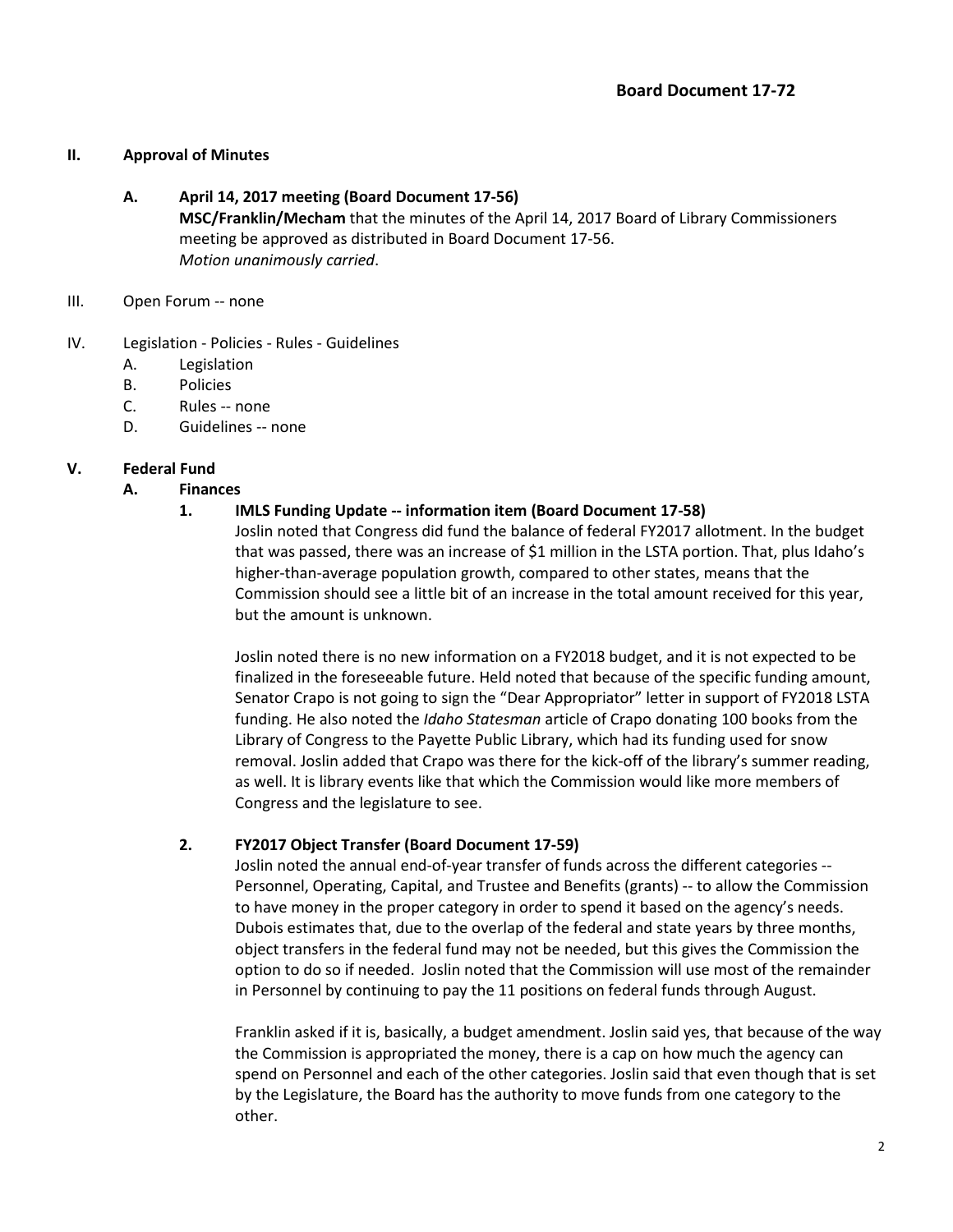**MSC/Alldredge/Franklin** that the SFY2017 appropriation for the federal fund be adjusted by transferring unexpended funds through the fund hierarchy: personnel, operating, capital, and T&B, if needed to implement the year-end spending plan. *Motion unanimously carried*.

#### **B. Program**

#### **1. LSTA 5-Year Plan, FY2018-2022 (Board Document 17-60)**

Joslin noted that this plan builds on the recent five-year evaluation of LSTA, and that Bailey-White jumped into her new position by writing the 5-Year Plan. The Board Document reflects the current draft. There are a few other elements that are required by IMLS, but the mission and goals will not change.

Bailey-White noted that the new approach aligns more closely with statewide goals in supporting college and career readiness and furthering economic and employment development. The Commission has always supported college and career readiness but has not spelled it out as a high-priority goal. Bailey-White said "economic and employment development" were added based on the work Biladeau is doing with the Department of Labor on the Workforce Innovation and Opportunity Act (WIOA). The Plan is short compared to previous years, but it is readable and useable. Bailey-White added that she is working on the required State Strategic Plan, which will be closely align with the LSTA Plan. Joslin noted that the Plan is due to IMLS the end of June.

**MSC/Mecham/Alldredge** that the mission and goals of the draft FY2018-2022 5-year LSTA plan as described in Board Document 17-60 be approved. *Motion unanimously carried*.

## **C. Grants**

## **1. LSTA applications received -- information item (Board Document 17-61)**

Joslin noted the Board Document is the list of applications received since April and that the continuing education grants continue to be popular with the library community and wellused. Based on the feedback and follow-up evaluations, the grants definitely help increase the skills of library staff in all types of libraries throughout the state.

Alldredge noted that he had never seen an application rejected and wondered what would qualify for rejection. Biladeau explained that one of the applicant's first steps is to contact the CE Consultant to make sure what they want to do is in line with the grant requirements. Biladeau said for the first-time conference attendance grants, requests have to be libraryrelated. And the requestor has to demonstrate how they will use the skills they learn at the conference to help a specific target audience improve their lives. Biladeau noted that there is a lot of "up-front" work to support an eligible project.

## **VI. General Fund and Miscellaneous Revenue Fund**

## **A. Finances**

## **1. FY2017 Object Transfer (Board Document 17-62)**

Held noted that object transfers seem to be standard operating procedure at year end. Dubois noted that with the retirements and vacancies, he anticipates between \$11 - 20,000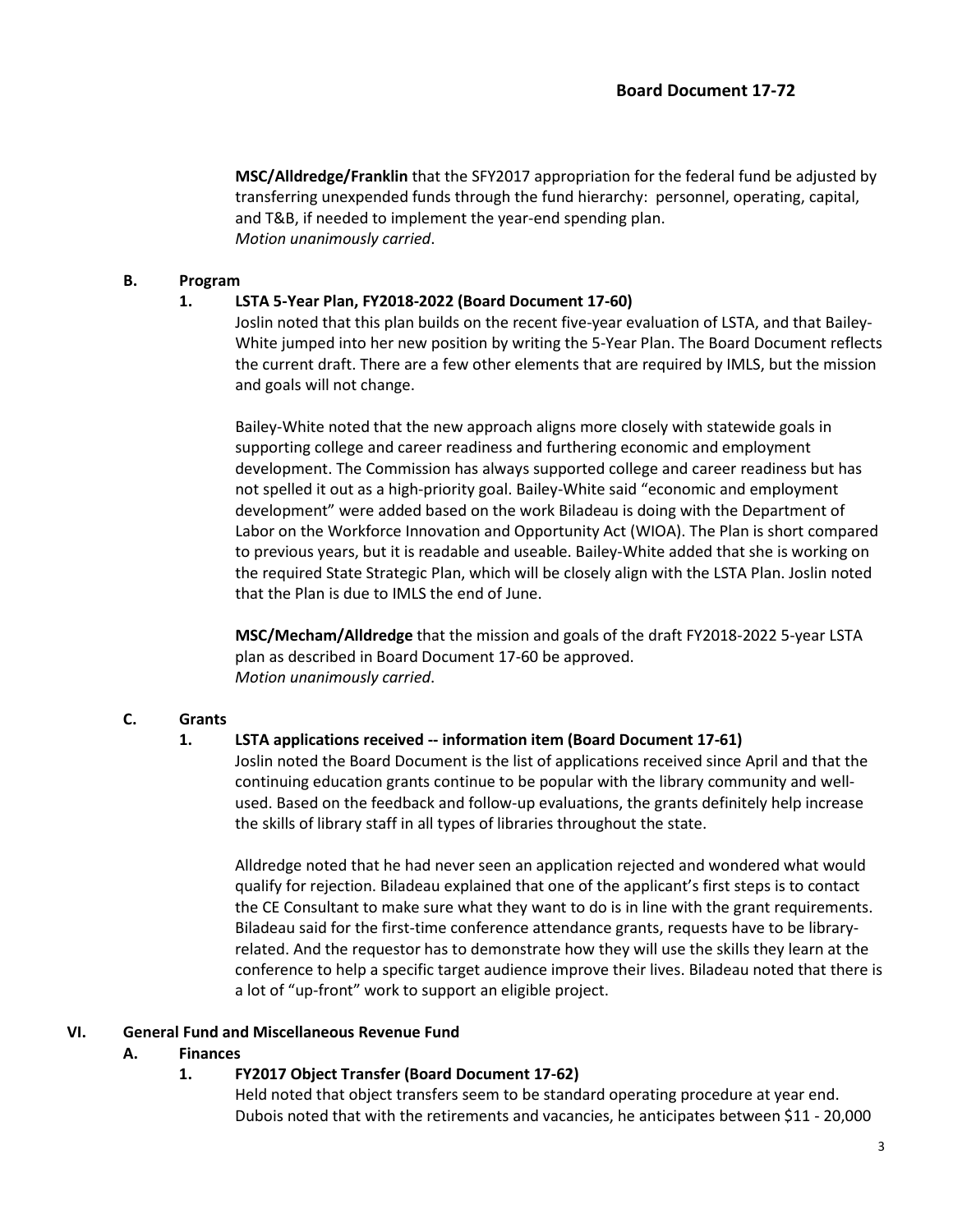will be available to transfer out of Personnel. Dubois does not anticipate spending all of it, but it will depend on the invoices that are received prior to June 30.

Raffee asked if the \$11-20,000 would allow for the move to Outlook. Dubois clarified that it is Office 365 that will be required by FY2020. The Commission checked with the Department of Administration (DoA) about moving that forward, but they cannot get the product to the Commission before the end of June. Dubois anticipates using some of the funds to replace office items, and also to supplement a Read to Me project to reach more children.

**MSC/Raffee/Mecham** that the FY2017 state general fund appropriation be adjusted by transferring any unexpended personnel funds to operating and/or capital outlay, and transferring any unexpended funds in operating to capital outlay to implement the year-end spending plan.

*Motion unanimously carried*.

#### **B. Program**

#### **1. Strategic Plan, FY2018-2021 (Board Document 17-63)**

Joslin noted that the requirements for the state strategic plan are different than for the LSTA Plan. One difference is in years -- the state plan covers four years, the LSTA Plan is five years. Over the years, Marj (former Associate State Librarian) tried to make the two plans as similar as possible, but it became increasingly frustrating to do so. Joslin said the goals are the same, with one additional goal in the state strategic plan that deals with responsible government, which includes the Commission's compliance with the cyber security executive order.

Bailey-White noted that she is working on adapting the LSTA Plan to meet state requirements. The biggest change is moving "objectives" to "activities" and including who is responsible for completing them and by when. Bailey-White said none of the goals, objectives, or tasks have changed, but the language will be a little different. Also, the state strategic plan includes performance measures.

Held asked what the executive order on cyber security includes. Dubois responded that it initiates the 20 NIST (National Institute of Standards and Technology) requirements. Five of those requirements are to be completed this fiscal year. The executive order also requires adopting the framework that is being established for state agencies. The Commission is going to accomplish many of the NIST requirements by partnering with the Department of Administration, and the Commission has already transferred its server operations to them. Dubois said one of the requirements is that any device – personal or agency – that touches the state network has to be identified prior to the "touch," and there is specific software and hardware that are required. The Commission's initial cost would have been \$40,000, whereas under the DoA there will be a nominal fee. In-house implementation would have necessitated an additional staff member, and DoA has the expertise to better manage the whole process. Dubois said it will be a long process to implement all 20 items; just the planning process has taken an inordinate amount of time.

**MSC/Franklin/Raffee** that the mission, vision, and goals of the draft FY2018-2021 strategic plan as described in Board Document 17-63 be approved. *Motion unanimously carried.*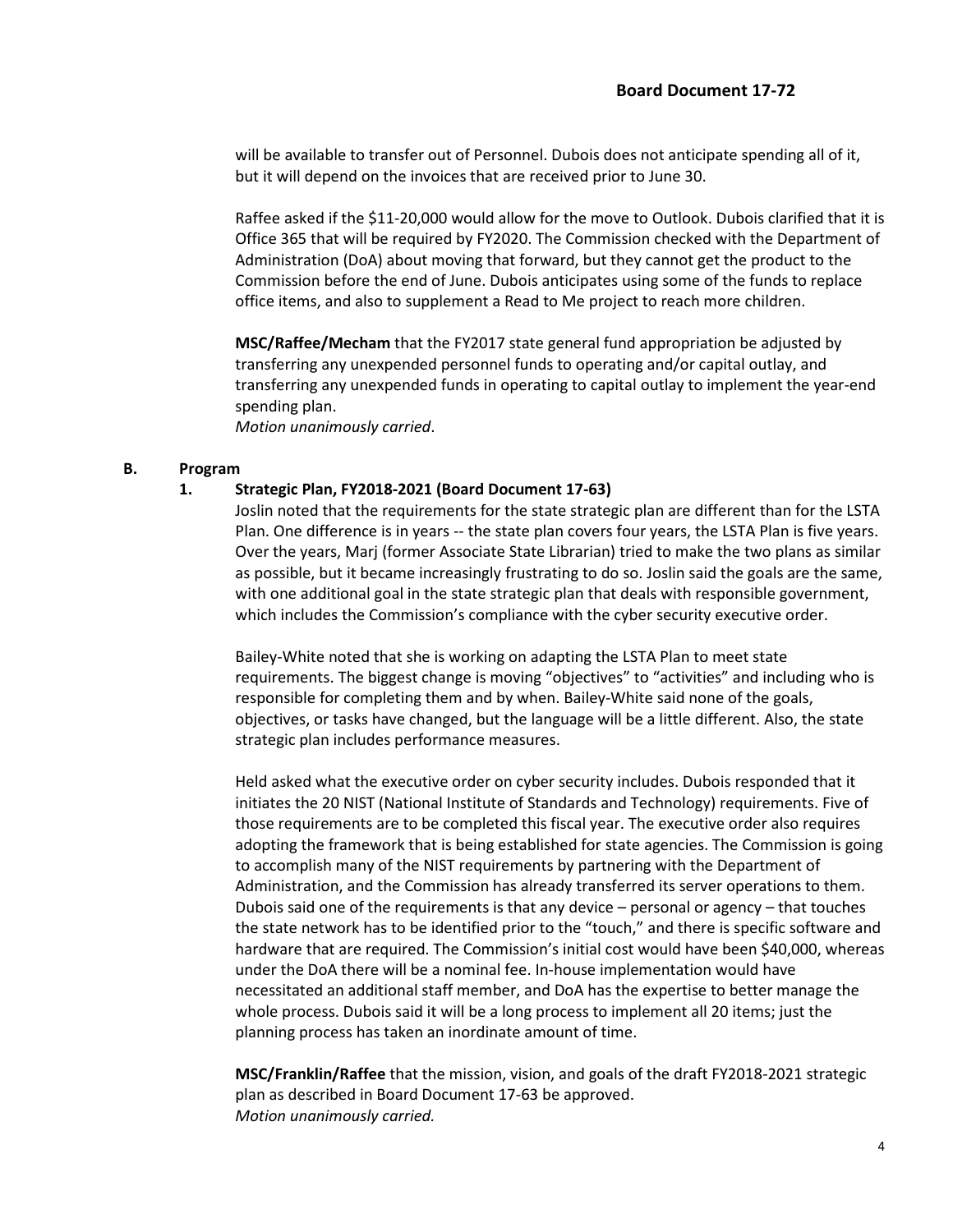#### **C. Grants**

## **1. Education Opportunity Resource (EOR) Broadband Reimbursement -- information item (Board Document 17-64)**

Joslin noted EOR is the state program to reimburse schools and public libraries for non-E-rate ISP charges. Most of the FY2017 reimbursements have been processed. Two or three libraries have not sent in the necessary paperwork to get reimbursed. Dubois noted the total released to date is \$142,602.98, which is very close to the estimated amount.

Franklin said the total for Twin Falls didn't look right. Dubois explained that the participants submitted estimates of their annual broadband costs on which the first quarter payments were based. When the Commission received vendor invoices in the second quarter, it was determined that Twin Falls' actual costs were significantly lower. They will return funds because they were substantially over-paid in the first quarter. Lewiston will also return funds to the Commission for the same reason; actual costs for other libraries came in higher than estimated. Dubois said it has been an educational experience, especially in determining what the actual internet costs are. Some libraries didn't know how to read the invoices, and paid the total without recognizing that some costs weren't eligible for reimbursement. Joslin noted that the experience of the IT staff at the Department of Education (SDE) is very similar.

Joslin noted that in reference to the Board Document, the blank lines indicate libraries that have chosen not to participate. For the most part, they are not applying for E-rate, so they are not eligible for EOR. A few do apply for E-rate, but for whatever reason -- at least this first year -- chose not to request state reimbursement for the balance.

Joslin said she identified the larger libraries that are not participating, and all but one of the nine are city libraries. Some of those are part of a larger city-wide network, and there are challenges to applying for E-rate in that situation. Joslin said she plans to contact those directors to ask if they are contemplating participating in FY2019. If one of the larger libraries chose to participate, the Commission would not have enough funding for all reimbursements at the current appropriation level.

Joslin noted that SDE is planning to make changes to the way it implements the program for schools, and the Commission will try to mirror those as much as makes sense. One major change may be to make only two payments per year, and base those on actual invoices rather than on the initial E-rate estimate. Joslin anticipates that more libraries will participate in the program in FY2018.

Dubois noted that since this is dedicated money that is passed through directly to libraries, any residual money will revert back to the state. Any time the Commission approaches using all of the funding, to within 10 or 15 percent, we should consider an enhancement to increase that funding.

Held noted that it is certainly a great opportunity for libraries to get \$150,000 a year that wasn't there before, and then the E-rate portion is four times that. Joslin confirmed that the state's average discount is 73 - 74 percent for E-rate across all schools and libraries.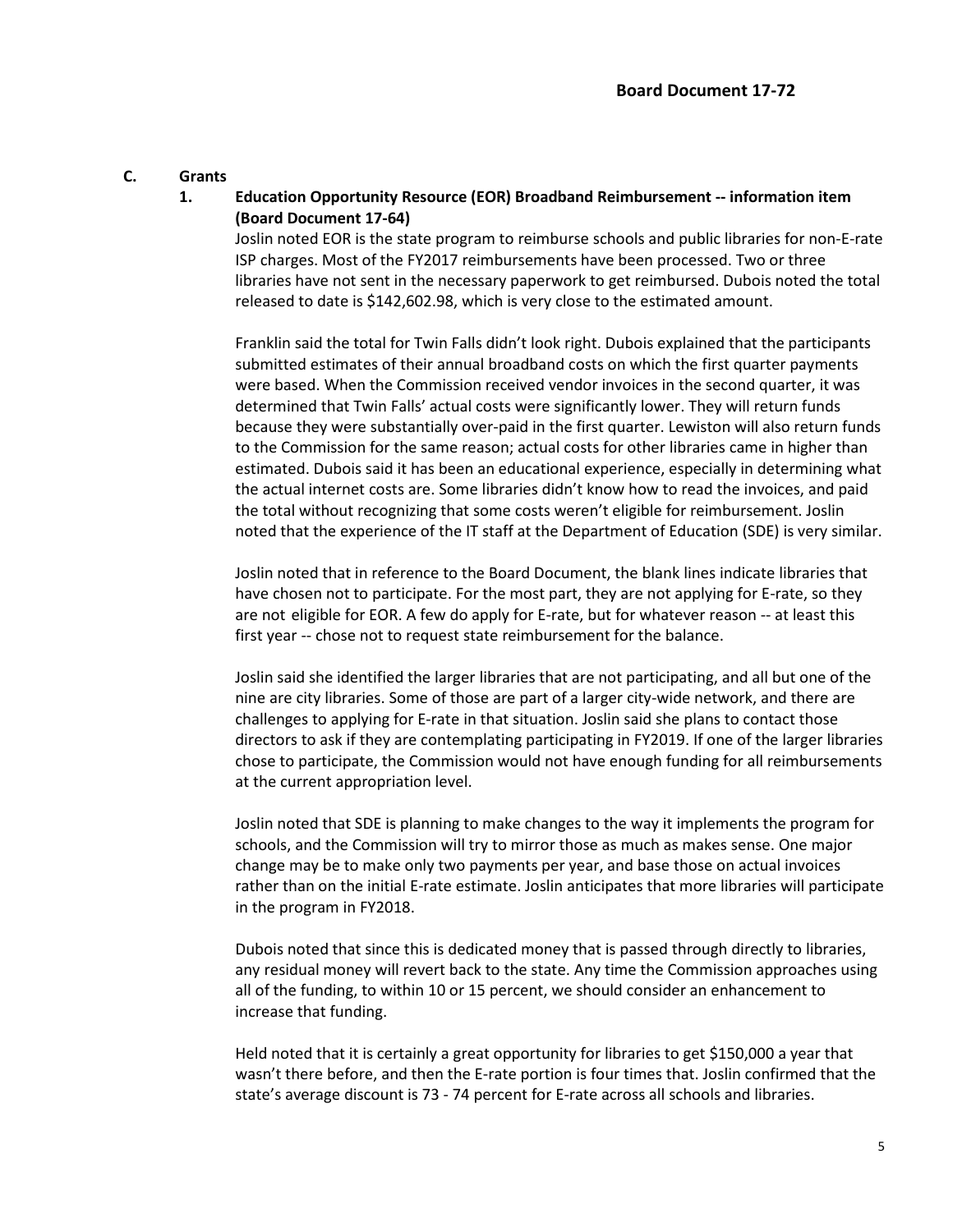Mecham asked if any restrictions were anticipated, such as deadlines or having libraries identify E-rateable items. Dubois said that having Dylan Baker on staff is tremendously helpful, particularly as he comes from a library environment where he worked with the Erate process. Baker is working with the libraries much more closely than was done before. Dubois does not anticipate setting a deadline for libraries to request reimbursement. Dubois said when the Commission gets eligible invoices, it will process the reimbursements.

Joslin noted that a broadband toolkit for small and rural libraries was developed through an IMLS grant, and she worked to get Idaho included in testing the pilot toolkit. Baker has visited six small libraries and spent several hours at each one working through the toolkit with the librarian. Baker found the toolkit very helpful, and it is undergoing further revisions, based on feedback from the pilot. Mecham noted that is really needed, especially considering how many of Idaho's small libraries are staffed with volunteers.

## **2. School library access minigrants --information item (Board Document 17-65)**

Bailey-White noted this is the sixth year the Commission awarded minigrants to elementary school libraries. It is one of the Commission's most successful programs, which provides incentive for libraries to change their practices and policies. In addition to the funding, a full day of training is provided to library para-professionals who don't have experience in areas like book selection, weeding, etc. Bailey-White noted another point of emphasis of the training is the importance of allowing students from kindergarten on to check out books to take home. The program was started after a survey of all of the elementary schools in the state showed that many did not allow kids in the lower grades to check out books -- partly because of minimal collection budgets. The program is demonstrating to principals and teachers how important it is to give kids access to books early. Bailey-White said that in addition to the \$125,000 awarded for books, \$75,000 was awarded to enable 15 schools to provide access to their collections over the summer.

Held noted that almost half of the requests for summer access were declined. He asked how the determination was made regarding which libraries were awarded the funding. Bailey-White replied that the grant selection committee uses a rubric to score the grant requests, and part of the criteria is geographical, to spread the money throughout the state. The awards are also based on need. The committee considers the number of children who receive free/reduced lunch; along with how the library spent their money from the first year -- did they keep their policies in place and are they continuing to allow kids to check out books to take home. Other considerations are if the school library is working closely with the public library to avoid duplicating effort, if they have plans for getting books to kids who don't have transportation, and if the school is in an area where it makes sense to be opened over the summer. Bailey-White said feedback is provided to everyone who is denied funding, and that several schools strengthened their request based on the feedback and were approved in a subsequent year.

Held asked if each school is allowed to get one of the school-year grants and one of the summer grants. Bailey-White said the Commission is still working on the plan for next year since they are starting to cycle through the schools. The Commission will look at other ways the schools can develop out-of-school reading times, which may be more year-round based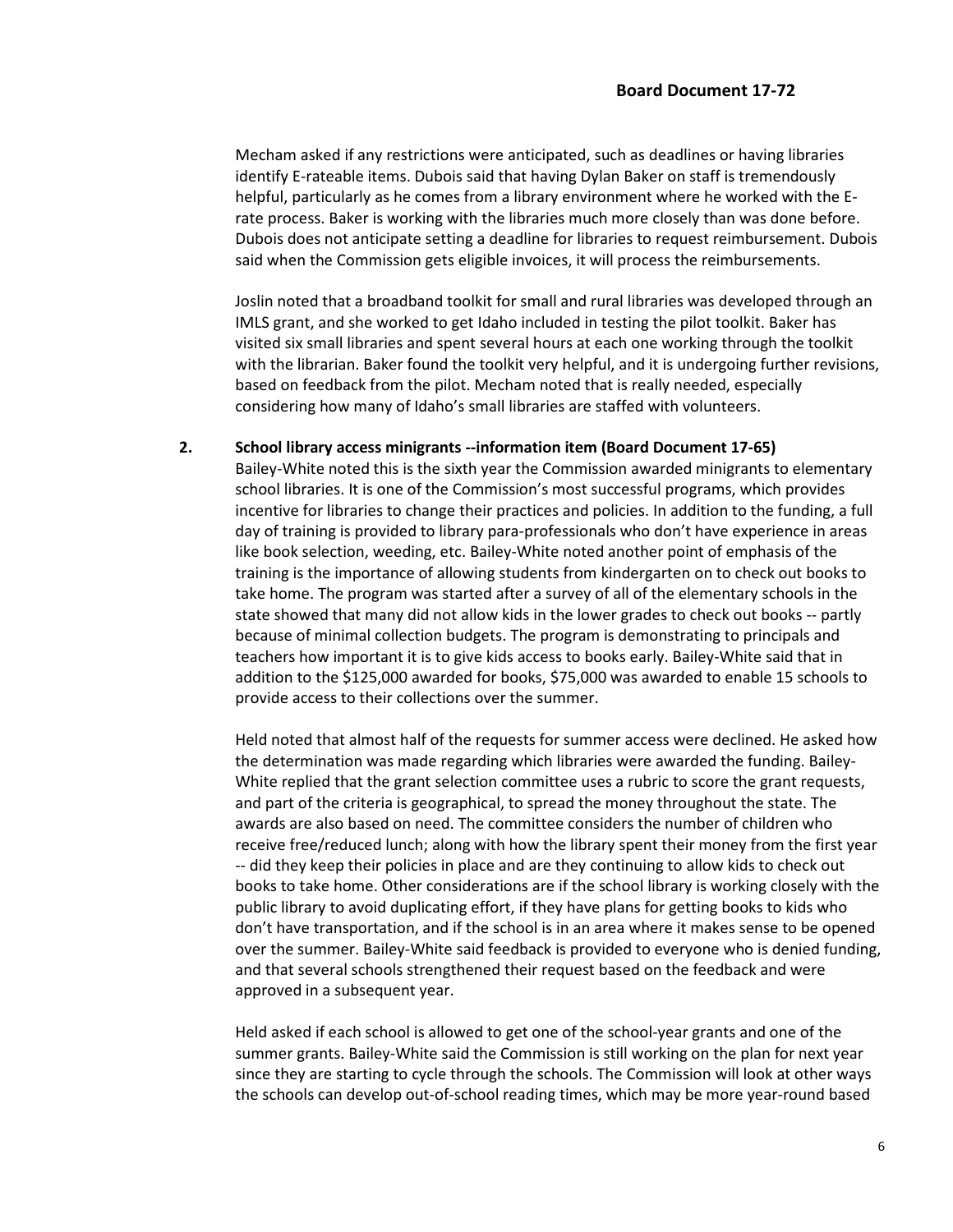and needs-based. There are no definite plans yet for the schools that have received two years of funding.

Alldredge asked if the schools have access to the scoring. Bailey-White said they do, and that the application shows how many points can be awarded for each statement. The Commission wants to build their skills in grant writing, as many para-professionals have never written a grant application before.

Held noted that based on the typical school's budget, getting one of these grants would be like winning the lottery.

Bailey-White said one of the biggest "ah hah" moments has to do with non-fiction because so many school librarians didn't realize how important it is to have good non-fiction for the younger grades, and how easy it is to find non-fiction -- which is part of the training provided. Good non-fiction is particularly important for boys, as they gravitate toward it, and there is a gap between boys' literacy versus girls' literacy. Part of the solution is offering kids great books that they are able to take home on a regular basis. Bailey-White said if kids aren't reading on grade level by the end of first grade, there is only a one-in-eight chance they will catch up to their peers without costly, direct intervention. This grant program is a low-cost strategy to accomplish that. Bailey-White added that it is also important to provide information to parents about the importance of reading to their kids on a daily basis.

Franklin asked where most school buy books. Bailey-White said there are a variety of vendors, which is also covered in the training, along with how they can use their money wisely.

Joslin noted that one of the biggest challenges to moving this forward is reaching the school principals so that more (ideally all) would be budgeting for the school library with district funds.

Raffee asked why that is the biggest challenge. Joslin said that most schools feel they have insufficient funding and many demands; often the library is one of those things that is deemed expendable. Some think that having books on the shelf is enough, no matter what they are or how old they are. It's challenging to help principals understand the importance of having high quality, age-appropriate materials for those early grades, and of making it a priority to fund. If a school's book budget from their District is \$100 or less, that will buy four or five non-fiction books for the whole school, for the whole year.

Mecham noted that through natural attrition, 1 percent of the collection will be lost. A big issue, particularly for elementary schools, is that of weeding and keeping books on the shelf that will interest kids. If you don't get rid of the old books that no one touches, it looks like you have a massive amount of books in your library and don't need any more. A lot of it comes down to appearance and perception. Most people still have not transitioned out of the idea that libraries are just a repository for books to the idea that libraries are where kids get their first introduction to information, in general. Kids find out if it is exciting in print or if it is really dull in print. Mecham said a lot of people who make decisions about budgets don't consider it that important.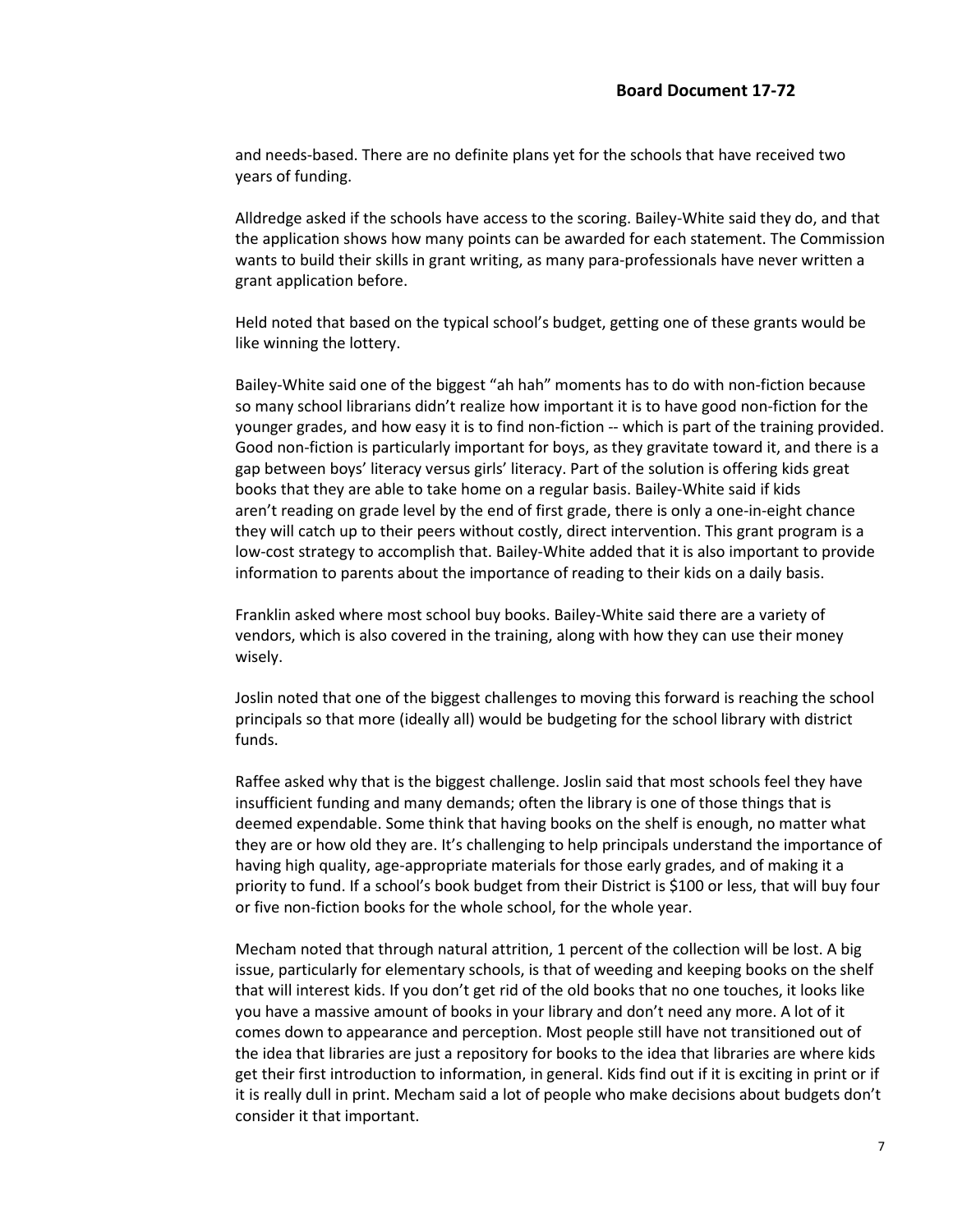## **3. Summer STEM minigrants -- information item (Board Document 17-66)**

Joslin noted that at the last meeting, the Board approved the expenditure of funds from the STEM Action Center. The funds were passed to the Commission to implement, in conjunction with the STEM Action Center, the summer STEM programs in libraries throughout the state.

Bailey-White said the STEM Action Center provided \$30,000, in part to fund \$500 grants to 32 summer STEM locations. The Commission required the funding be used in the library's outreach programs. This will supplement what many libraries are already doing, and allow others to start incorporating STEM in their summer reading outreach programs, which typically reach the kids who are not coming into a public library over the summer and have high needs. Bailey-White said these kids would not have access to books or STEM activities without programs like these. The rest of the funding was used to support STEM activities in the Literacy in the Park program, which is done in conjunction with the Idaho Foodbank's summer program of providing lunches in parks and apartment complexes throughout the cities of Boise and Garden City. Bailey-White said the Commission hopes to reach many underserved children through these two programs.

Held noted the 32 schools run the gamut of the state.

Bailey-White offered to set up a visit for any of the Board members who wished to see the program in action in their area. Held and Raffee expressed interest.

## **VII. State Librarian's Report**

## **A. Operations**

## **1. Partnership development -- information item (Board Document 17-67)**

Joslin noted the Commission's growing efforts to reach out to other state agencies and organizations, and that Biladeau is responsible for coordination, developing relationships, and responding to those that contact the Commission about partnership opportunities. Biladeau, with staff input, is compiling a partnership list and will keep it up to date.

Biladeau noted that the Commission's existing partnerships have leveraged approximately \$190,000. For example, the Department of Education contributed \$15,000 to help support the Commission's school library summer summit.

Biladeau said that everyone has a different idea of what the word "partnership" entails, so she is working to describe different types of working relationships ranging from grantee to co-sponsor to true partnership.

Raffee noted that the list is eye-opening. Raffee asked if they were hard dollars. Biladeau said yes, in the dollar column, they are hard dollars.

Raffee noted that in some of the "notes" sections, there were other items listed such as park passes, back-packs, etc., which seem to be "in-kind" donations. Raffee asked if there could be a column on future reports that calls out such in-kind services/donations. Biladeau said that it is her intention to build-out the document with those types of details.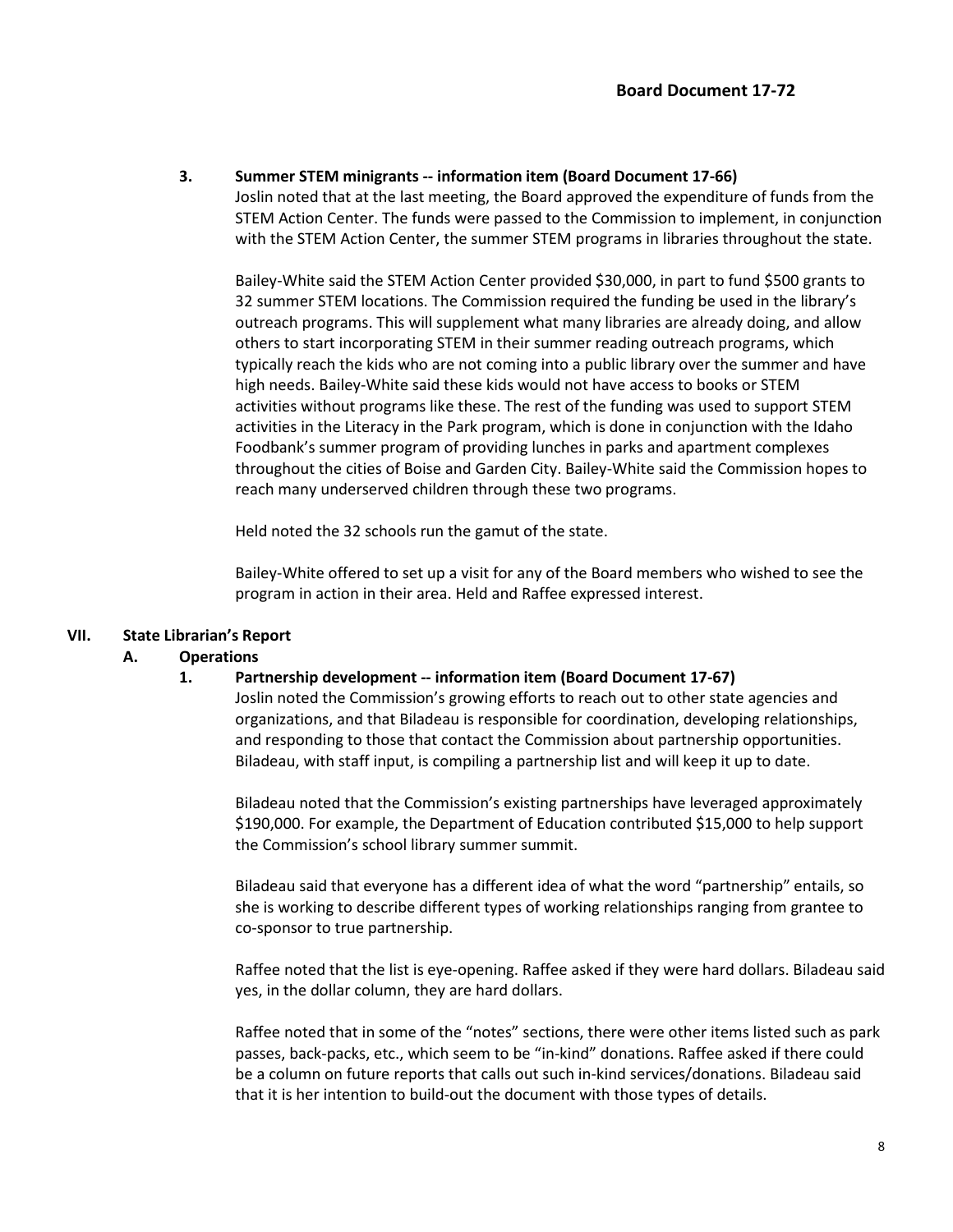Raffee asked for trend data, so it would be clear when the Commission is developing a stronger partnership or when a partnership is at risk of disappearing. Biladeau noted that was another column of information she had thought of including.

Alldredge asked about recognition of partnerships with companies that aren't state agencies, like that with KPMG. Biladeau said that's done for the individual program activities when there is printed material. Bailey-White noted the Commission tries to recognize contributions in various ways, for example yard signs for Literacy in the Park.

Raffee complimented the whole team for making the partnership list a priority for many people, in the last year, especially. Raffee said it is a smart, long-term investment.

Chairman Held called for a break 11:18 a.m. MT. Reconvened at 11:30 a.m. MT.

Alldredge noted he had to step out at noon.

#### **B. Management Team members' reports -- information items**

Dubois noted he is closing out the current fiscal year and getting ready to open fiscal year 2018 in July. Budget documents for FY2018 are being compiled and will be given to the Board. The process has begun to comply with the NIST cyber security requirements through the Department of Administration; DoA will be upgrading their servers with the \$36,000 replacement funds that the Commission was appropriated for FY2018.

Biladeau described the on-going process with the Workforce Innovation and Opportunity Act (WIOA), working with the Department of Labor. More information will be coming out about how libraries can participate, and there will be a workshop at the ILA Fall Conference on WIOA, called "Bricks, Clicks, and Connections." Biladeau noted that she and Joslin met with the Small Business Development Center and learned about the Small Business Innovation Roadshow. Biladeau attended the Colorado Dialogue on Public Libraries. As follow-up to its "Re-Envisioning Public Libraries" initiative, the Aspen Institute is helping states convene a dialogue among folks -- they had public and private entities, representatives from the legislature, the governor, etc. -- about the library role in developing resilient communities. Biladeau noted the Commission's work with leadership development within the library community is very important in helping with resiliency. Biladeau noted that a new CE Consultant has been hired, so she will be transitioning out of the continuing education role soon to focus on outreach.

Bailey-White reported that she went to Sacramento, where the California State Library hosted library development directors from 17 states to: share what is going on in their state; collaborate; and talk about the LSTA plans that they are all working on, which included suggestions for improving the process. Bailey-White noted that the California State Library picked up all of the expenses for the meeting.

#### **C. Personnel Report -- information item (Board Document 17-68)**

Joslin noted that with Biladeau moving into the Program Supervisor position, the CE position became vacant. The position was advertised nationally, and Gina Persichini, who has been with the Commission since 2002 as the Networking Consultant, was selected. Now Persichini's position is open, and the Commission is looking at reclassifying it from Consultant to Librarian. The Receptionist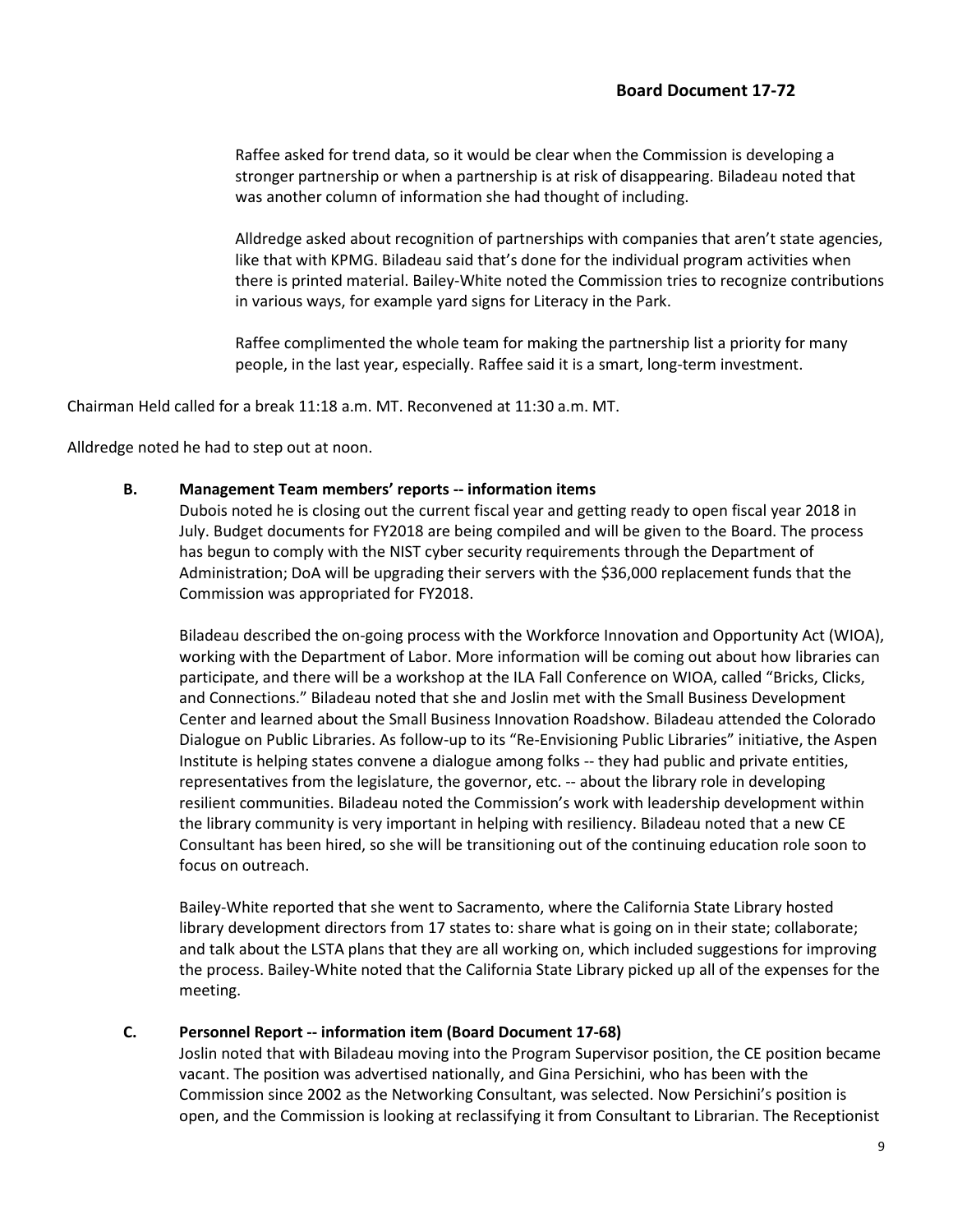left for a better-paying position at BSU, and Sheila Winther, the Commission's long-time Volunteer Coordinator, is retiring. After a national search, the Commission hired Emily Sitz for the Northern Field Office. She comes from Kansas with a very high recommendation from the State Librarian there. Kristina Taylor moved into the Project Coordinator position that Bailey-White vacated, which is a lateral transfer, as is Persichini's move into the CE position. Joslin noted there will be more retirements as the year proceeds.

Held noted that the chance to move laterally is nice, as is bringing someone in from the outside, if they are the best candidate.

- D. State Librarian's travel report -- none
- E. Other -- none

## **VIII. Old Business**

## **A. FY2019 enhancement update -- discussion (Board Document 17-69)**

Joslin noted the understanding after the April Board meeting is that the Commission's first priority is again to request moving TBS from federal to state funds, with all six positions as opposed to doing it in phases. There is the prospect of LSTA funds being reduced, if not eliminated, along with IMLS as an agency. Also, the program is meant to be a state and federal partnership, and since 2009 it has been all federally funded. The Board Document reflects current estimated costs.

Joslin said the understanding of the number two priority is a support staff person, primarily to help with the broadband reimbursement, and also to support other activities in Dubois' administrative area. Fiscal support is down two positions since the time Dubois started with the Commission, and he does some tasks that other small agencies assign to support staff. Joslin noted that additional activities in the EOR process are expected, as well.

Joslin noted that implementing Office 365 is the number three priority.

Joslin said that the Commission staff is recommending removing from the list the enhancement request for the statewide e-books collection, which focuses on more resources for emerging readers. Joslin suggested that some of the LSTA money freed up by moving TBS to state funds, assuming it is still there, would be directed to developing this e-book collection.

Joslin noted that in regard to the cybersecurity requirements, the Commission will not be charged additional fees by the Department of Administration for FY2018. The Commission has not yet been given any idea of the cost of ongoing services they will provide the Commission in FY2019.

Joslin noted in mid-May the window closed for applying for E-rate for the coming year. Baker determined the maximum the libraries can request for EOR reimbursement comes very close to the \$180,000 the Commission has for FY2018. This would mean if any additional libraries decided to apply, or increased their request for bandwidth, requests would likely exceed that amount in FY2019. Joslin recommended including an enhancement request for additional EOR reimbursement funds in T&B. Joslin and Baker will determine an estimate of what the demand might be. The statute says schools and libraries will be reimbursed for their non-E-rate costs, so if the Commission doesn't have enough funding, Joslin suspects a supplemental request at the beginning of the 2019 legislative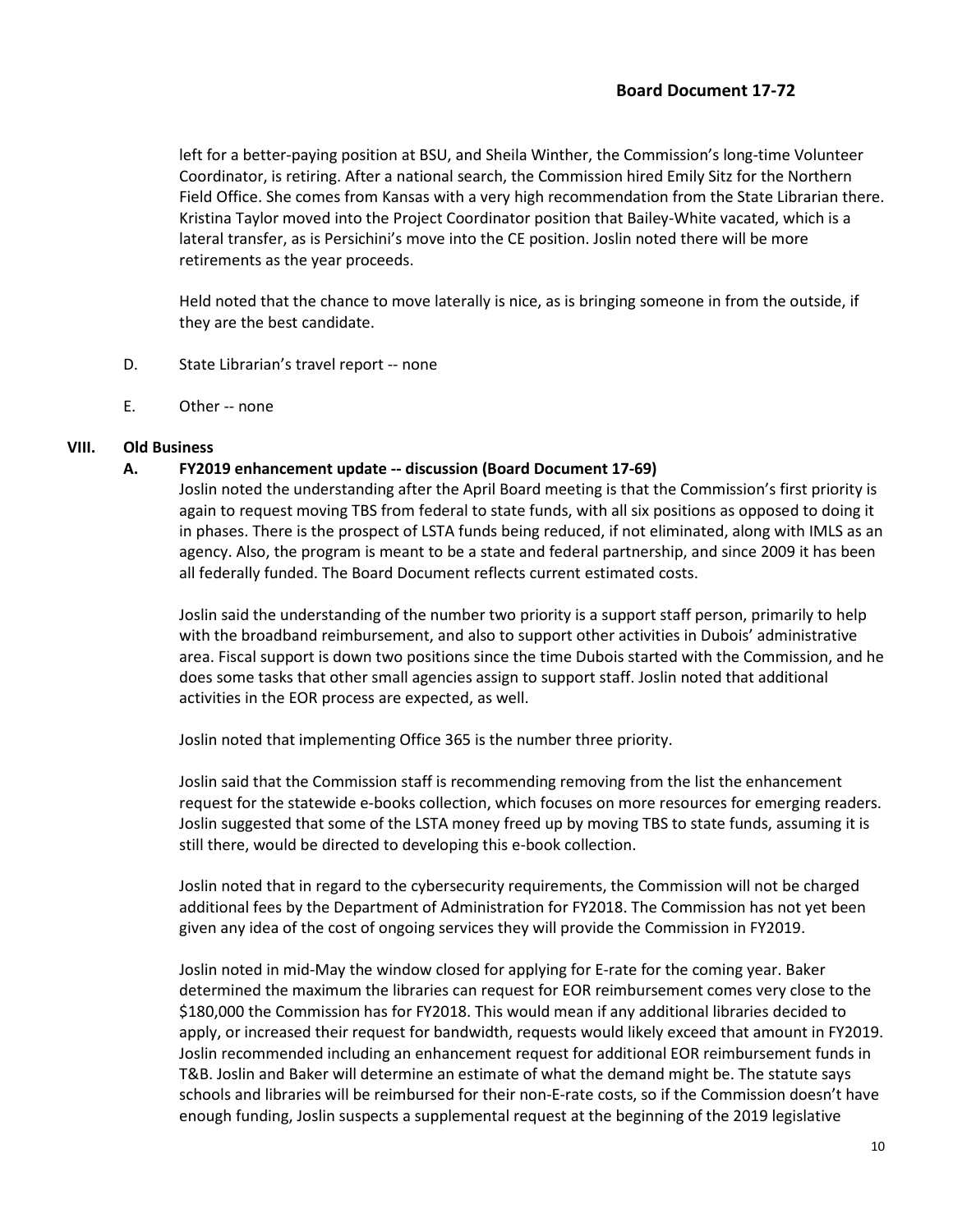session might be a possibility. With the change that was made this year to include the potential for reimbursing Wi-Fi with remaining funds, there will likely be a demand for that, as well.

Joslin noted that a decision of FY2019 enhancements will be needed at the Board's August meeting.

#### **IX. New Business**

#### **A. Board member engagement -- discussion (Board Document 17-70)**

Joslin noted the discussion at the April Board meeting, largely in the context of the federal "skinny" budget, the potential demise of IMLS and LSTA funding, in terms of what board members can do. ALA offers many resources around library advocacy and their handbook is available online. Joslin sent the Board a page in which ALA describes the different groups who are/should be library advocates from their point of view. Joslin also distributed the "leading with intent" document from BoardSource, the results of a survey of some 800 non-profit boards about their practices. This publication explains what they found, and then why it matters for boards to do these things. Joslin drew the Board's attention to the "why it matters" section, as many of the boards surveyed are not doing what are seen as best practices. Joslin noted the concepts under ambassadorship are most closely aligned with advocacy and board members advocating in order to further the mission of the organization over which they have governance. Joslin said that the Commission's consultants, particularly the Public Library Consultants, talk with library directors and boards about their roles in advocating for the library whenever they can. Joslin noted the definition of advocacy can be pretty wide, but public library board members are the community representatives to the library and they also represent the library back to the community.

Held encouraged all the Board members to read through the document and pick one item they want to work on before next meeting and let everyone know how it worked. Joslin noted that Franklin had already done something and invited her to talk about it.

Franklin said that during a recent trip to Washington, D.C., she took the opportunity to go to a monthly breakfast with Idaho's members of Congress to which Idahoans visiting the Hill are invited. Franklin gave the members a copy of the Idaho at a Glance public library issue, with a handwritten note to please sign the "Dear Appropriator" letter in support of LSTA funding. Franklin met with Congressman Simpson, who said he had recently met with Joslin, and that he needed to come visit libraries. Franklin invited him, as well.

Biladeau noted that to date, 100 people have registered for the Trustee Connections workshops, and advocacy will be a topic of discussion. Joslin noted that at the October ILA Conference in Boise, there will be a pre-conference on advocacy, with good information, drawing on the highly regarded work of the Aspen Institute and David Lankes.

#### **B. Election of officers (Board Document 17-71)**

Held noted that the usual practice is that the person serving the last year of his/her 5-year term serves as Chairman, and the one in the fourth year of his/her term serves as Vice-Chairman. Held noted it did not have to be done that way, but that is what the Board has been doing. Held said his term expires at the end of this month. Joslin noted that the paperwork with the Board's support of Held's re-appointment will be submitted to the Governor's office for consideration.

Held opened nominations for Chair.